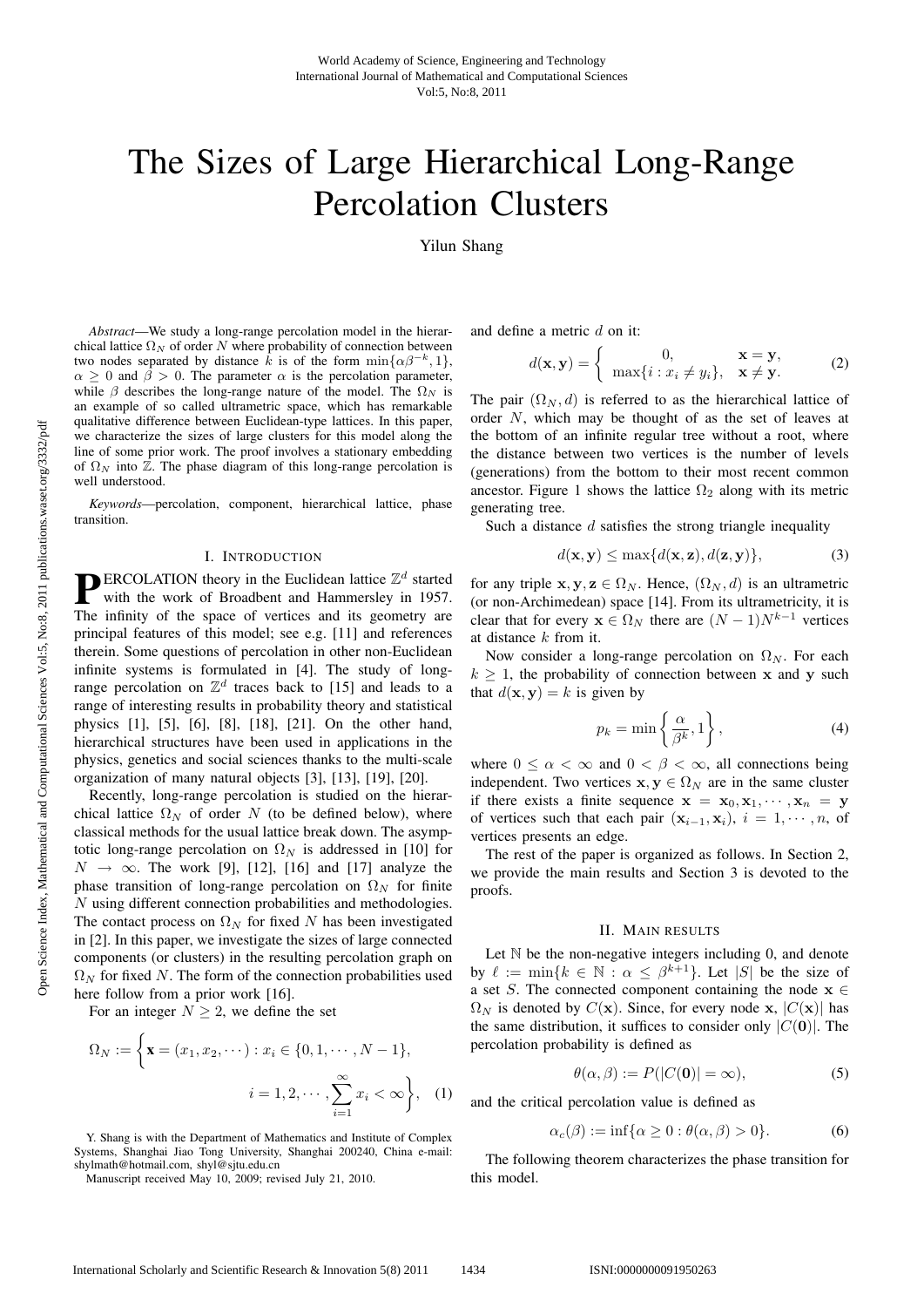

Fig. 1. An illustration of hierarchical lattice  $\Omega_2$  of order 2. The distances between three vertices  $\mathbf{0} = (0, 0, 0, \dots)$ ,  $\mathbf{x} = (1, 0, 0, \dots)$  and  $\mathbf{y} = (0, 1, 0, \dots)$ are  $d(\mathbf{0}, \mathbf{x}) = 1$  and  $d(\mathbf{0}, \mathbf{y}) = d(\mathbf{x}, \mathbf{y}) = 2$ .

**Theorem 1.** ([16])

(i) *If*  $\beta \leq N$ *, then*  $\alpha_c(\beta) = 0$ *;* (ii) If  $N < \beta < N^2$ , then  $0 < \alpha_c(\beta) < \infty$ ;

(iii) *If*  $\beta \geq N^2$ , then  $\alpha_c(\beta) = \infty$ .

The uniqueness of infinite component is established in the following result.

**Theorem 2.** ([17]) *For*  $0 \le \alpha < \infty$  *and*  $0 < \beta < \infty$ *, there is at most one infinite component almost surely.*

Before presenting our main result, we give some notations. For any vertex  $x \in \Omega_N$ , define  $B_r(x)$  the ball of radius r around **x**, that is,  $B_r(\mathbf{x}) = \{ \mathbf{y} : d(\mathbf{x}, \mathbf{y}) \leq r \}.$  From this definition we make the following observations. Firstly, for any  $\mathbf{x} \in \Omega_N$ ,  $B_r(\mathbf{x})$  contains N<sup>r</sup> vertices. Secondly,  $B_r(\mathbf{x}) =$  $B_r(\mathbf{y})$  if  $d(\mathbf{x}, \mathbf{y}) \leq r$ . Finally, for any **x**, **y** and r, we either have  $B_r(\mathbf{x}) = B_r(\mathbf{y})$  or  $B_r(\mathbf{x}) \cap B_r(\mathbf{y}) = \emptyset$ .

For a set S of vertices, denote by  $\overline{S} = \Omega_N \backslash S$  its complement. Let  $C_n(\mathbf{x})$  be the cluster of vertices that are connected to **x** by a path using only vertices within  $B_n(\mathbf{x})$ . For disjoint sets  $S_1, S_2 \subseteq \Omega_N$ , we denote by  $S_1 \leftrightarrow S_2$  the event that at least one edge joins a vertex in  $S_1$  to a vertex in  $S_2$ .  $S_1 \nleftrightarrow S_2$ means the event that such an edge does not exist. Let  $C_n^m(\mathbf{x})$ <br>be the largest clusters in  $B_n(\mathbf{x})$ . If there are more than one be the largest clusters in  $B_n(\mathbf{x})$ . If there are more than one such clusters, just take any one of them as  $C_m^m(\mathbf{x})$ . It is clear<br>that  $|C_m^m(\mathbf{x})| = \max_{\mathbf{x} \in \mathbb{R}^m} \sum_{n=0}^{\infty} |C_n(\mathbf{x})|$ . Our main result is the that  $|C_n^m(\mathbf{x})| = \max_{\mathbf{y} \in B_n(\mathbf{x})} |C_n(\mathbf{y})|$ . Our main result is the following following.

**Theorem 3.** *Suppose that*  $\alpha$  *and*  $\beta$  *are such that*  $\theta :=$  $\theta(\alpha, \beta) > 0$ , *i.e.*,  $0 < \beta < N^2$ . Therefore, for every  $\varepsilon > 0$ ,

$$
\lim_{k \to \infty} P(|C_k^m(\mathbf{0})| > (\theta - \varepsilon)N^k) = 1. \tag{7}
$$

#### III. PROOF OF THEOREM 3

In this section, we provide the complete proof of Theorem 3, which is similar to that of Theorem 5 in [12]. We will need the following lemmas.

**Lemma 1.** *For any constant*  $K > 0$ *,* 

$$
1_{\{\{|C(\mathbf{0})|=\infty\}\cap\{|C_n(\mathbf{0})|\n(8)
$$

*almost surely as*  $n \rightarrow \infty$ *.* 

**Proof.** By multiplication principle, we only need to show that the conditional probability

$$
P(|C(\mathbf{0})| = \infty \Big|
$$
  
 
$$
\Big| \Big\{ n \in \mathbb{N} : |C_n(\mathbf{0})| \le K \left( \frac{\beta}{N} \right)^n \Big\} \Big| = \infty \Big) = 0. \quad (9)
$$

First, we assume that  $\beta > N$ . Let  $n_1$  be the smallest n for which  $C_n(\mathbf{0}) \leq K(\beta/N)^n$ . If  $C_{n_i}(\mathbf{0}) \not\leftrightarrow \overline{B_{n_i}(\mathbf{0})}$ , then  $n_{i+1} = n_i$ . If  $C_{n_i}(\mathbf{0}) \leftrightarrow \overline{B_{n_i}(\mathbf{0})}$ , then  $n_{i+1}$  is the smallest  $n > n_i$  such that  $C_{n_i} (0) \nleftrightarrow B_n (0)$  and  $|C_n(0)| \leq K(\beta/N)^n$ . Note that  $|C_{n_i}(\mathbf{0})| \le K(\beta/N)^{n_i}$ , and then we have

$$
P(C_{n_i}(\mathbf{0}) \leftrightarrow \overline{B_{n_i}(\mathbf{0})})
$$
  
\n
$$
\leq P\left(C_{n_i}(\mathbf{0}) \leftrightarrow \overline{B_{n_i}(\mathbf{0})} \middle| |C_{n_i}(\mathbf{0})| = \left\lfloor K\left(\frac{\beta}{N}\right)^{n_i} \right\rfloor \right)
$$
  
\n
$$
= 1
$$
  
\n
$$
- \prod_{j=n_i+1}^{\infty} (1 - \min{\{\alpha\beta^{-j}, 1\}})^{K(\beta/N)^{n_i}(N-1)N^{j-1}}(10)
$$

If  $n_i + 1 \leq \ell$ , then we have a trivial bound, i.e., the above probability less than 1. If  $n_i + 1 > \ell$ , then

$$
P(C_{n_i}(\mathbf{0}) \leftrightarrow B_{n_i}(\mathbf{0}))
$$
  
\n
$$
\leq 1 - \prod_{j=n_i+1}^{\infty} (1 - \alpha \beta^{-j})^{K(\beta/N)^{n_i}(N-1)N^{j-1}}
$$
  
\n
$$
< 1 - \exp\left\{-\frac{1}{\beta^j \alpha^{-1} - 1} \left(K\left(\frac{\beta}{N}\right)^{n_i}(N-1)N^{j-1}\right)\right\}
$$
  
\n
$$
< 1 - \exp\left\{-\alpha K \frac{N-1}{\beta - N}\right\}, \qquad (11)
$$

involving the inequality  $\exp\left(-\frac{1}{x-1}\right)$  $\left( 1 - \frac{1}{x} \right)$  as in [16]. The right-hand side of (11) is strictly less than 1 and is independent of  $n_i$ . Recall that  $\{C_{n_i}(\mathbf{0}) \leftrightarrow \overline{B_{n_i}(\mathbf{0})}\}_{i>1}$  are independent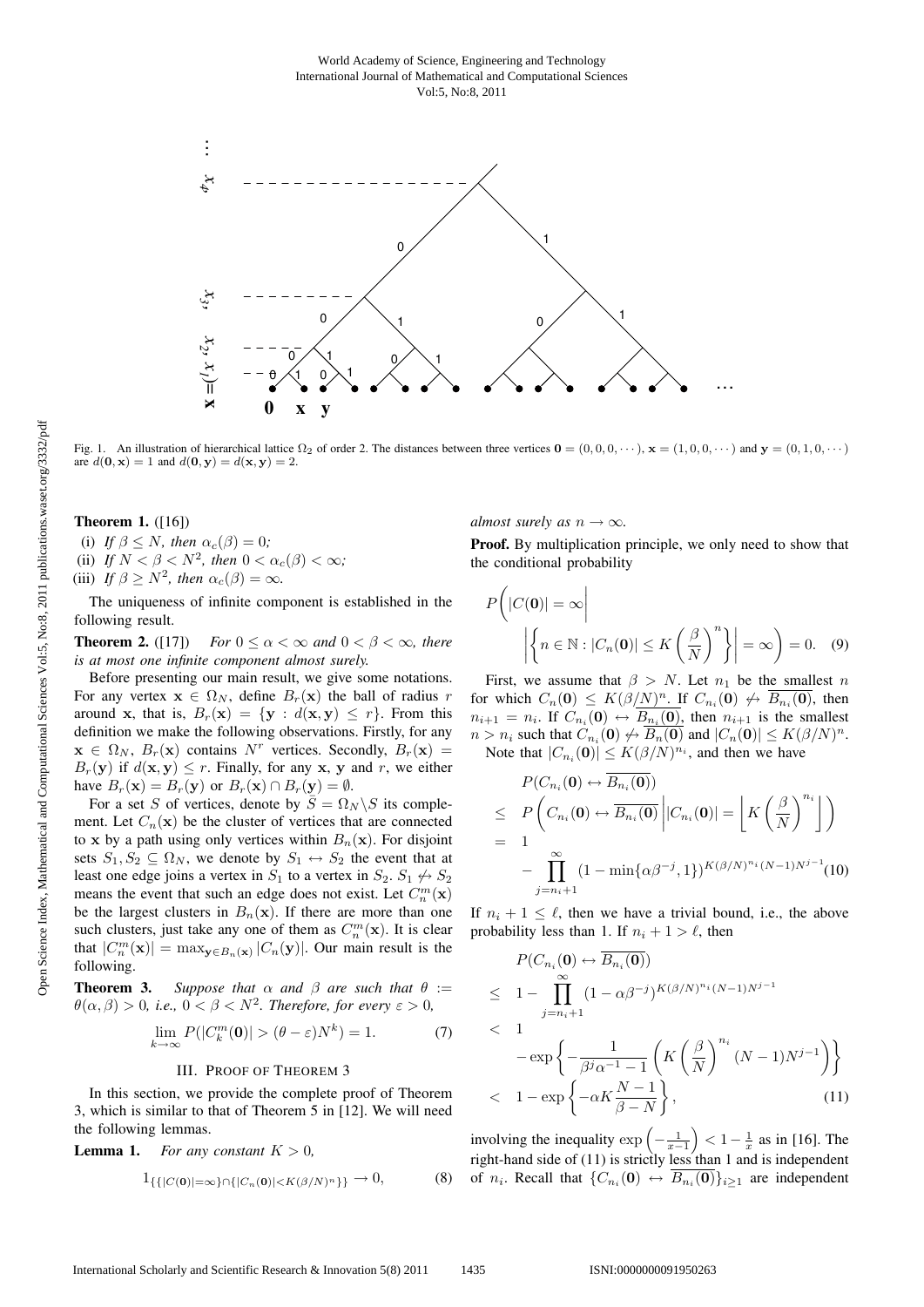events. If there are infinitely many different  $n_i$ , then there must be some  $n_i$  for which  $\{C_{n_i}(\mathbf{0}) \not\leftrightarrow \overline{B_{n_i}(\mathbf{0})}\}\)$  holds. If there are only finitely many different  $n_i$ , then by definition the same thing holds. The above comments clearly yield (9) for any  $\beta > N$ . By monotonicity, we know that (9) holds for any  $0 < \beta < N^2$ .  $\Box$ 

**Lemma 2.** For any constant  $K > 0$ . The fraction of the *vertices in*  $B_n(0)$  *which are in a cluster of size at least*  $K(\beta/N)^n$ *, converges to*  $\theta$  *almost surely as*  $n \to \infty$ *.* 

**Proof.** First assume that  $\beta > N$ . We will use the random embedding of the hierarchical lattice in  $\mathbb Z$  [17]. From the ergodic theorem we obtain for any  $k > 0$ ,

$$
\frac{1}{2N^{n}+1} \sum_{\mathbf{x}=-N^{n}}^{N^{n}} 1_{\{\cap_{j=k}^{\infty}\{|C_{j}(\mathbf{x})|>K(\beta/N)^{j}\}\}} \to P(\cap_{j=k}^{\infty}\{|C_{j}(\mathbf{x})|>K(\beta/N)^{j}\}), \quad (12)
$$

almost surely as  $n \to \infty$ .

By virtue of Lemma 1, the right-hand side of (12) increases to  $\theta$  as  $k \to \infty$ . Hence, we have

$$
A(n) := \frac{1}{2N^n + 1} \sum_{\mathbf{x} = -N^n}^{N^n} 1_{\{|C_n(\mathbf{x})| > K(\beta/N)^n\}} \to \theta, \quad (13)
$$

almost surely as  $n \rightarrow \infty$ . By our construction in [17], the collection vertices  $\{-N^n, -N^n + 1, -N^n + 2, \ldots, N^n\}$ contains the image under the embedding of the ball  $B_n(0)$ and this image contains a fraction  $N^n/(2N^n + 1)$  of those vertices. The events  $\{|C_n(\mathbf{x})| > K(\beta/N)^n\}$  are independent for vertices in different n-balls, and then

$$
A_1(n) := \frac{1}{2N^n + 1} \sum_{\mathbf{x} \in B_n(\mathbf{0})} 1_{\{|C_n(\mathbf{x})| > K(\beta/N)^n\}} \tag{14}
$$

and  $A_2(n) := A(n) - A_1(n)$  are independent.

It is easy to see that  $A_1(n)$  and  $A_2(n)$  are bounded above by 1 and have asymptotically the same mean. By (13) we obtain that

$$
\frac{1}{N^n} \sum_{\mathbf{x} \in B_n(\mathbf{0})} 1_{\{|C_n(\mathbf{x})| > K(\beta/N)^n\}} \to \theta,\tag{15}
$$

almost surely as  $n \to \infty$  for  $\beta > N$ . When  $\beta \leq N$ , we have  $\theta = 1$  by Theorem 1. It is direct to check that the above derivations still hold.  $\Box$ 

**Proof of Theorem 3.** From Lemma 2 we have for every  $K > 0$ and  $\varepsilon > 0$ 

$$
P\left(\left|\left\{\mathbf{x}\in B_n(\mathbf{0}): |C_n(\mathbf{x})| > K\left(\frac{\beta}{N}\right)^n\right\}\right| > (\theta-\varepsilon)N^n\right) > 1-\varepsilon, \quad (16)
$$

for *n* large enough. A ball  $B_n(y)$  is said to be good if and only if

$$
\left| \left\{ \mathbf{x} \in B_n(\mathbf{y}) : |C_n(\mathbf{x})| > K \left( \frac{\beta}{N} \right)^n \right\} \right| > (\theta - \varepsilon) N^n. \tag{17}
$$

In what follows, we condition on the event that all  $n$ -balls in  $B_{n+1}(\mathbf{0})$  are good. The probability of this event is bounded below by  $(1 - \varepsilon)^N \ge 1 - N\varepsilon$ .

For each good ball  $B_n(y)$ ,  $y \in \Omega_N$ , we make a partition of the set

$$
B'_n(\mathbf{y}) := \left\{ \mathbf{x} \in B_n(\mathbf{y}) : |C_n(\mathbf{x})| > K \left( \frac{\beta}{N} \right)^n \right\} \tag{18}
$$

into super vertices. For  $\mathbf{x} \in B'_n(\mathbf{y})$  we make a partition<br>of  $C(\mathbf{x})$  into  $||C(\mathbf{x})||/||K((\beta/N)^n)||$  super vertices all of of  $C_n(\mathbf{x})$  into  $\lfloor |C_n(\mathbf{x})|/[K(\beta/N)^n] \rfloor$  super vertices, all of which have size at least  $[K(\beta/N)^n]$ . Denote by  $V_n$  the collection of super vertices that contain vertices in  $B_{n+1}(\mathbf{0})$ . For K large enough, if  $B_n(y)$  is good, then  $V_n$  contains at least  $(\theta - \varepsilon)N^{n}/[2K(\beta/N)^{n}] \geq (\theta - \varepsilon)N^{n}/(3K(\beta/N)^{n})$ super vertices.

As in [12], we construct a new N-partite graph on  $V_n$  as follows. Let  $V_n$  be the vertex set and let  $E_n$  be the edge sets. Choose  $[K(\beta/N)^n]$  original vertices from every super vertex in  $V_n$ . Choosing those vertices may be done in any way that is independent of the presence of edges of length  $\geq n+1$ . Denote these sets by  $A_n$ . The super vertices  $x, y \in V_n$  are connected by an edge if there is at least one edge in the original graph which is present between vertices that make up the sets in  $A_n$  corresponding to x and y, respectively, and if the original vertices that make up x and y are at distance  $n + 1$  of each other. Otherwise, there is no edge between the super vertices. Since  $\beta < N^2$ ,  $(\theta - \varepsilon)N^n/(3K(\beta/N)^n)$  tends to infinity as  $n \to \infty$ . Hence, the expected degree of a vertex in  $V_n$  is larger than

$$
\frac{(N-1)(\theta-\varepsilon)N^n}{3K(\beta/N)^n} \left(1 - \left(1 - \frac{\alpha}{\beta^{n+1}}\right)^{K^2(\beta/N)^{2n}}\right)
$$
\n
$$
> \frac{(N-1)(\theta-\varepsilon)N^n}{3K(\beta/N)^n} \cdot \left(1 - \exp\left\{-\frac{\alpha}{\beta^{n+1}}K^2\left(\frac{\beta}{N}\right)^{2n}\right\}\right),\tag{19}
$$

which exceeds  $\lambda := (N-1)(\theta - \varepsilon)\alpha K/(6\beta)$  for large n. Clearly, the parameter  $\lambda$  can be mae large enough by choosing  $K$  large enough.

The N-partite graph  $(V_n, E_n)$  is an inhomogeneous random graphs; see [7] for backgrounds. The degree of every super vertex is asymptotically Poisson distributed, with mean bounded below by  $\lambda$ . The unique largest cluster of such an N-partite graph contains a fraction  $\eta$  of the super vertices almost surely as  $n \to \infty$ , where  $\eta$  is the largest solution of the equation

$$
1 - \eta = e^{-\lambda \eta}.\tag{20}
$$

We can choose  $\lambda$  sufficiently large and  $\eta > 1 - \varepsilon$ . Hence, for each  $\varepsilon > 0$  and large n, the graph  $(V_n, E_n)$  contains a unique giant cluster containing a fraction  $(1 - \varepsilon)N$  of the vertices in  $V_n$  with probability at least  $1 - \varepsilon$ .

Since we have conditioned on the event that all  $n$ -balls in  $B_{n+1}(\mathbf{0})$  are good, the fraction of vertices in  $B_{n+1}(\mathbf{0})$  that are part of vertices in  $V_n$  is larger than  $\theta - 2\varepsilon$ . Accordingly, conditional on the same event, the largest cluster in  $B_{n+1}(\mathbf{0})$ is at least of size  $(\eta - \varepsilon)(\theta - 2\varepsilon)N^n > (1 - 2\varepsilon)(\theta - 2\varepsilon)N^n$ with probability at least  $1 - \varepsilon$ . By the multiplication principle, we have the probability that the largest cluster in  $B_{n+1}(\mathbf{0})$ is at least of size  $(1 - 2\varepsilon)(\theta - 2\varepsilon)N^n$  is bounded below by